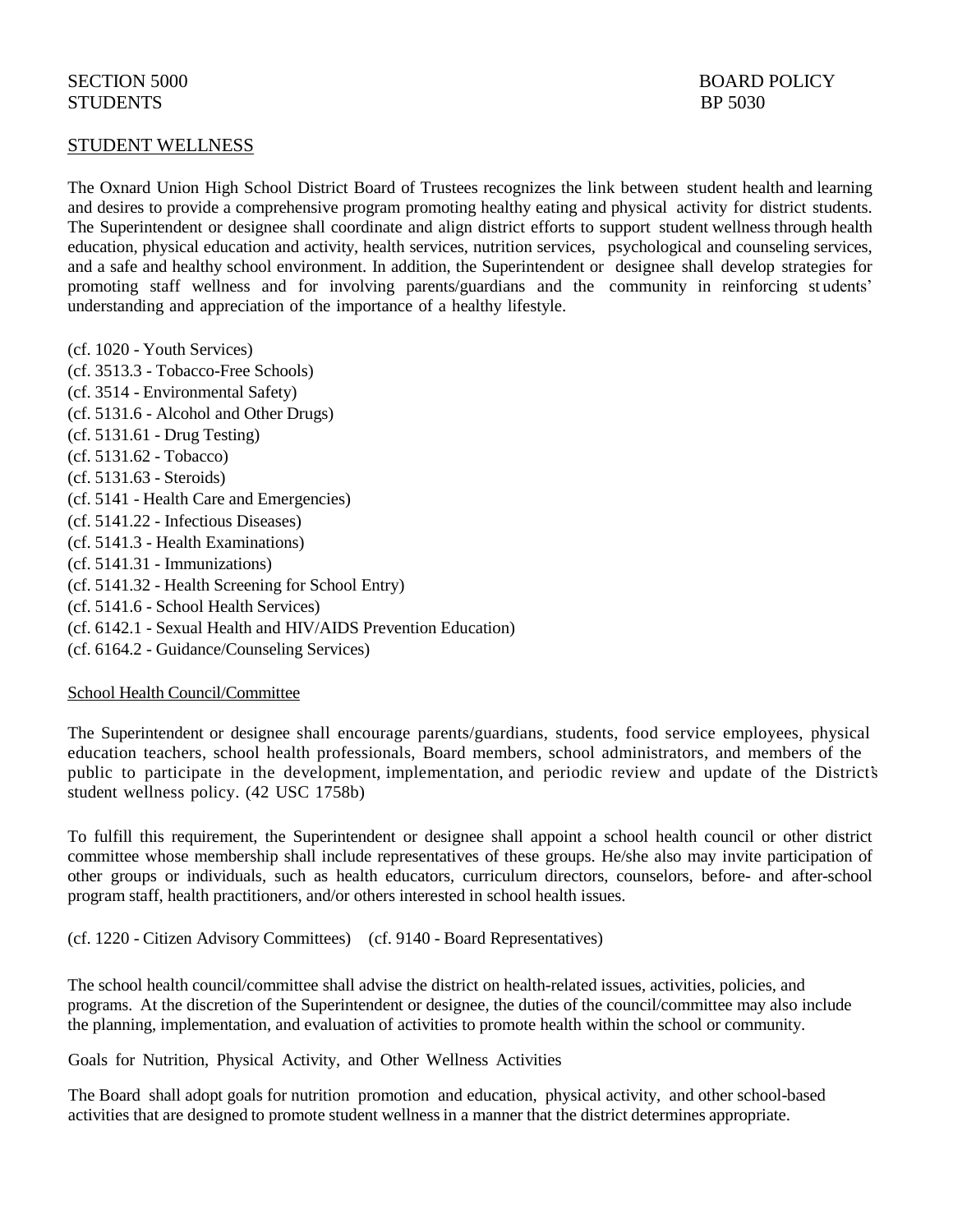(cf. 0000 - Vision) (cf. 0200 - Goals for the School District)

The district's nutrition education and physical education programs shall be based on research, shall be consistent with the expectations established in the state's curriculum frameworks and content standards, and shall be designed to build the skills and knowledge that all students need to maintain a healthy lifestyle.

(cf. 6011 - Academic Standards) (cf. 6142.7 - Physical Education and Activity) (cf. 6142.8 - Comprehensive Health Education) (cf. 6143 - Courses of Study)

The nutrition education program shall include, but is not limited to, information about the benefits of healthy eating for learning, disease prevention, weight management, and oral health. Nutrition education shall be provided as part of the health education program and, as appropriate, shall be integrated into other academic subjects in the regular educational program, before- and after-school programs, summer learning programs, and school garden programs.

(cf. 5148.2 - Before/After School Programs) (cf. 6177 - Summer Learning Programs)

All students in grades 9-12 shall be provided opportunities to be physically active on a regular basis. Opportunities for moderate to vigorous physical activity shall be provided through physical education courses and may also be provided through, Marching Band, school athletic programs, extracurricular programs, before- and after-school programs, summer learning programs, programs encouraging students to walk or bicycle to and from school, in-class physical activitybreaks, and other structured and unstructured activities.

(cf. 5142.2 - Safe Routes to School Program) (cf. 6145 - Extracurricular and Cocurricular Activities) (cf. 6145.2 - Athletic Competition)

The Board may enter into a joint use agreement or memorandum of understanding to make district facilities or grounds available for recreational or sports activities outside the school day and/or to use community facilities to expand students' access to opportunity for physical activity.

(cf. 1330.1 - Joint Use Agreements)

Professional development shall be regularly offered to health education and physical education teachers, coaches, activity supervisors, food services staff, and other staff as appropriate to enhance their health knowledge and skills.

(cf. 4131 - Staff Development) (cf. 4231 - Staff Development) (cf. 4331 - Staff Development)

The Superintendent or designee may disseminate health information and/or the district's student wellness policy to parents/guardians through district or school newsletters, handouts, parent/guardian meetings, district and school web sites, and/or other communications. Outreach to parents/guardians shall emphasize the relationship between student health and academic performance.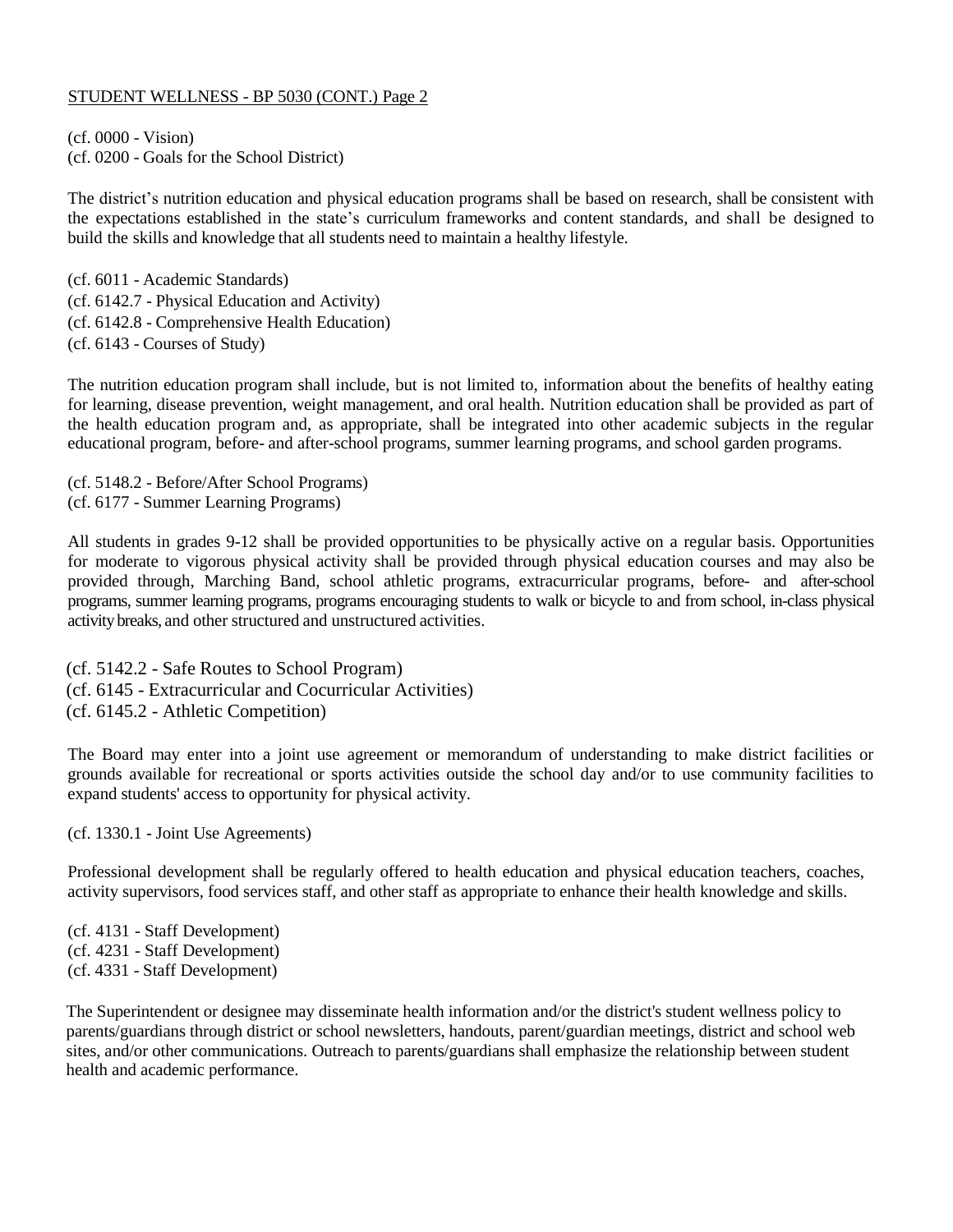(cf. 1100 - Communication with the Public)

(cf. 1112 - Media Relations) (cf. 1113 - District and School Web Sites) (cf. 1114 - District-Sponsored Social Media)

(cf. 6020 - Parent Involvement)

In order to ensure that students have access to comprehensive health services, the district may provide access to health services at or near district schools and/or may provide referrals to community resources.

The Board recognizes that a safe, positive school environment is also conducive to students' physical and mental health and thus prohibits bullying and harassment of all students, including bullying on the basis of weight or health condition.

(cf. 5131.2 - Bullying) (cf. 5145.3 - Nondiscrimination/Harassment)

The Superintendent or designee shall encourage staff to serve as positive role models for healthy eating and physical fitness. He/she shall promote work-site wellness programs and may provide opportunities for regular physical activity among employees.

#### Nutrition Guidelines for Foods Available at School

For all foods available on each campus during the school day, The Board-District shall adopt nutritional guidelines which are consistent with 42 USC 1773 and 1779 and federal regulations and which support the objectives of promoting student health and reducing childhood obesity.

In order to maximize the district's ability to provide nutritious meals and snacks, all district schools shall participate in available federal school nutrition programs, including the National School Lunch and School Breakfast Programs and after-school snack programs, to the extent possible. When approved by the California Department of Education, the district may sponsor a summer meal program.

(cf. 3550 - Food Service/Child Nutrition Program) (cf. 3552 -

Summer Meal Program) (cf. 3553 - Free and Reduced Price Meals) (cf. 5141.27 - Food Allergies/Special Dietary Needs) (cf. 5148

- Child Care and Development) (cf. 5148.3 - Preschool/Early Childhood Education)

The Superintendent or designee shall provide access to free, potable water during meal times in the food service area in accordance with Education Code 38086 and 42 USC 1758, and shall encourage students' consumption of water by educating them about the health benefits of water and serving water in an appealing manner.

The Board believes that foods and beverages sold to students at district schools, including those available outside the district's food services program, should support the health curriculum and promote optimal health. Nutritional standards adopted by the district for foods and beverages student stores, vending machines, or other venues, shall meet or exceed state and federal nutrition standards

(cf. 3312 - Contracts) (cf. 3554 - Other Food Sales)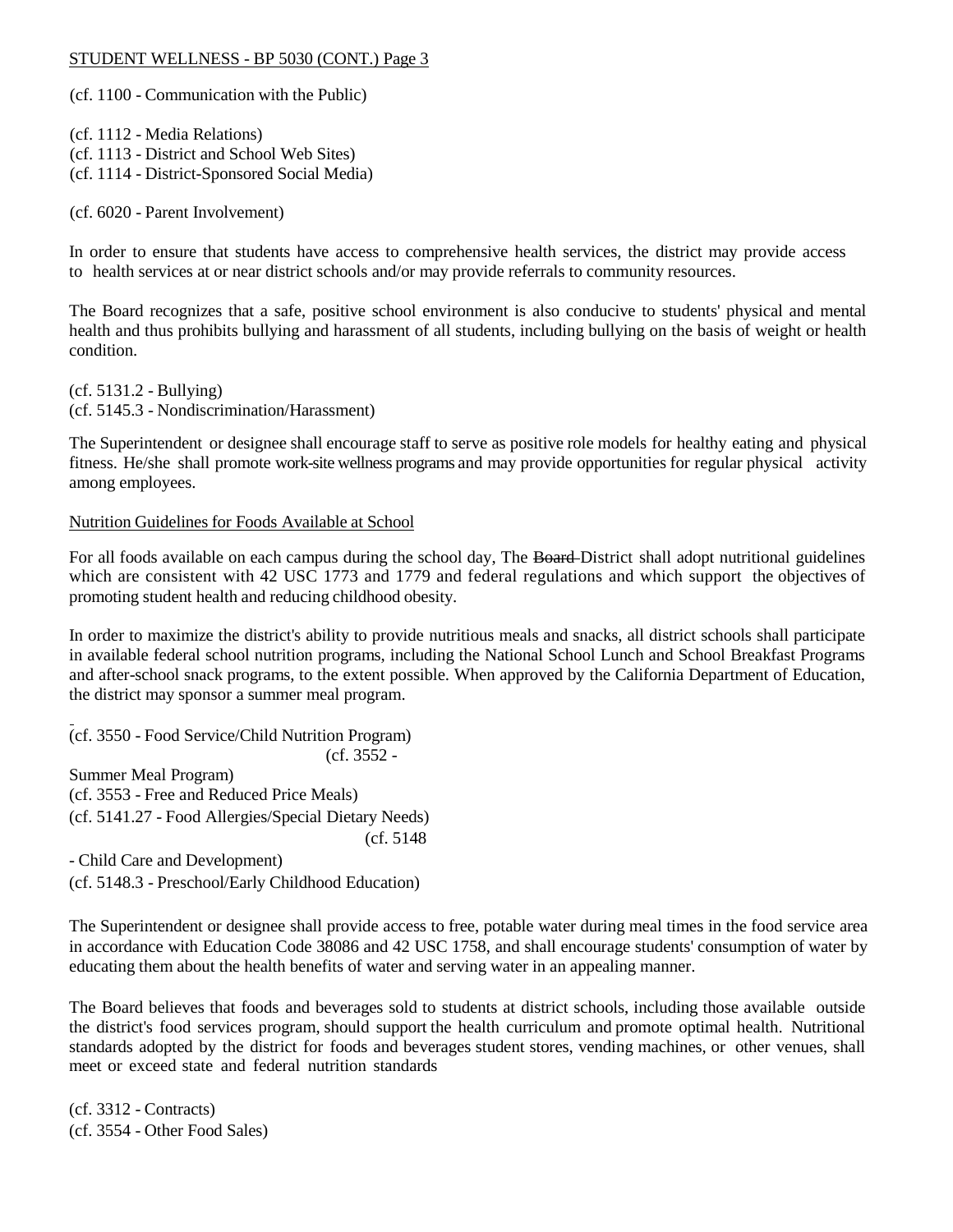The Superintendent or designee shall encourage school organizations to use healthy food items or non-food items or non-food items for fund-raising purposes. He/she also shall encourage school staff to avoid the use of nonnutritious foods as a reward for students' academic performance, accomplishments, or classroom behavior.

(cf. 1230 - School-Connected Organizations)

School staff shall encourage parents/guardians or other volunteers to support the district's nutrition education program by considering nutritional quality when selecting any snacks which they may donate for occasional class parties. Class parties or celebrations shall be held after the lunch period when possible.

## Program Implementation and Evaluation

The Superintendent shall designate one or more district or school employees, as appropriate, to ensure that each school site complies with this policy. (42 USC 1758b)

(cf. 0500 - Accountability) (cf. 3555 - Nutrition Program Compliance)

The Superintendent or designee shall assess the implementation and effectiveness of this policy at least once every two years.

The assessment shall include the extent to which district schools are in compliance with this policy, the extent to which this policy compares to model wellness policies available from the U.S. Department of Agriculture, and a description of the progress made in attaining the goals of the wellness policy. (42 USC 1758b)

The Board and the Superintendent or designee shall establish indicators that will be used to measure the implementation and effectiveness of the district activities related to student wellness. Such indicators may include, but are not limited to:

1.Descriptions of the district's nutrition education, physical education, and health education curricula and the extent to which they align with state academic content standards and legal requirements

2.An analysis of the nutritional content of school meals and snacks served in all district programs, based on a sample of menus and production records

3.Student participation rates in all school meal and/or snack programs, including the number of students enrolled in the free and reduced-price meals program compared to the number of students eligible for that program

4.Extent to which foods sold on campus outside the food services program, such as through vending machines, student stores, or fundraisers, comply with nutritional standards

5.Results of the state's physical fitness test at applicable grade levels

6.Number of minutes of physical education offered at each grade span, and the estimated percentage of class time spent in moderate to vigorous physical activity

7.A description of district efforts to provide additional opportunities for physical activity outside of the physical education program

8.A description of other districtwide or school-based wellness activities offered, including the number of sites and/or students participating, as appropriate

The Superintendent or designee shall invite feedback on district and school wellness activities from food service personnel, school administrators, the school health council, parents/guardians, students, teachers, before- and afterschool program staff, and/or other appropriate persons.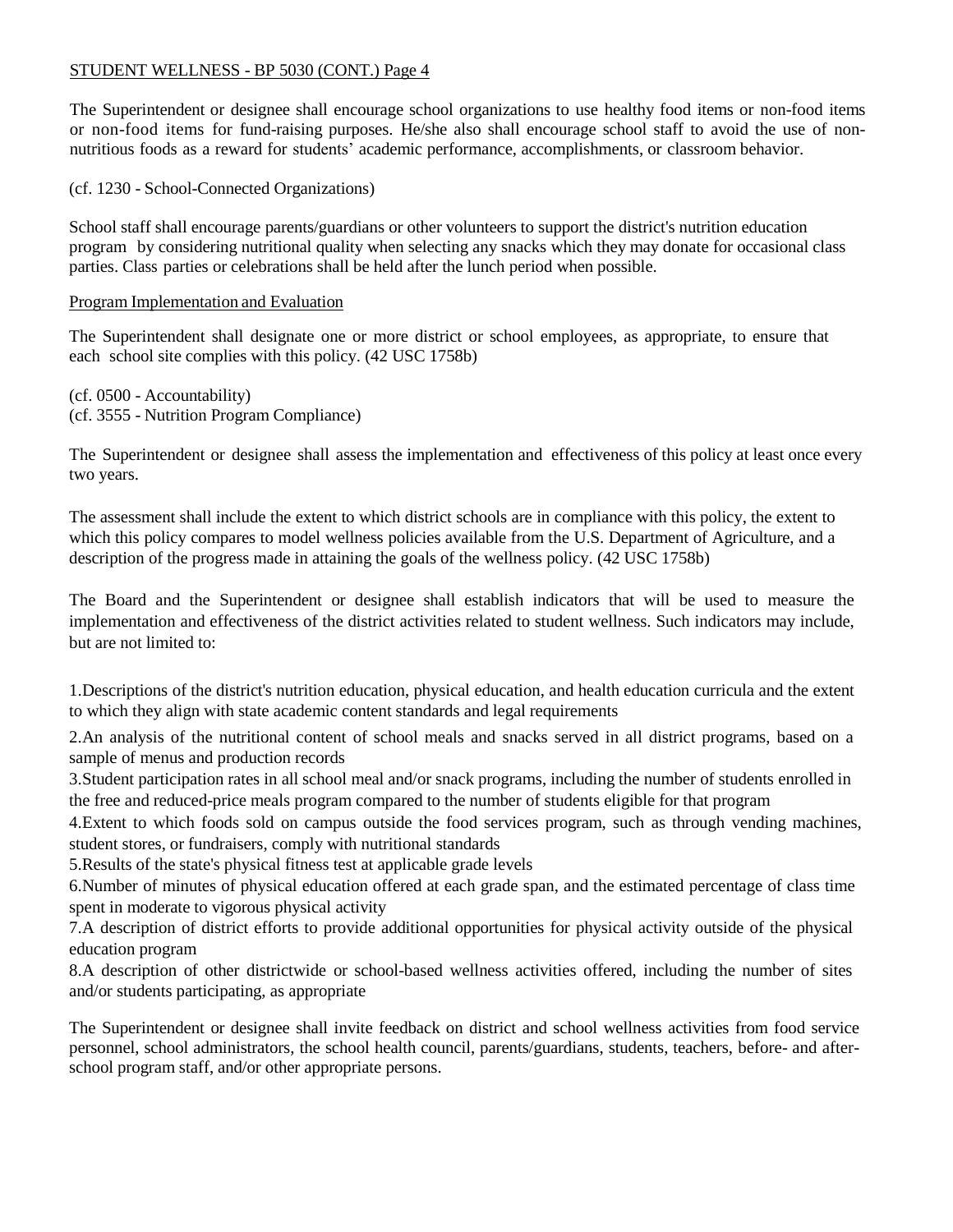As feasible, the assessment report may include a comparison of results across multiple years, a comparison of district data with county, statewide, or national data, and/or a comparison of wellness data with other student outcomes such as academic indicators or student discipline rates.

The Superintendent or designee shall inform and update the public, including parents/guardians, students, and others in the community, about the content and implementation of this policy and assessment results. (42 USC 1758b)

In addition, the assessment results shall be submitted to the Board for the purposes of evaluating policy and practice, recognizing accomplishments, and making policy adjustments as needed to focus district resources and efforts on actions that are most likely to make a positive impact on student health and achievement.

### Posting Requirements

Each school shall post the district's policies and regulations on nutrition and physical activity in public view within all school cafeterias or in other central eating areas. (Education Code 49432)

Legal Reference:

| 33350-33354<br>CDE responsibilities re: physical education<br>Pupil Nutrition, Health, and Achievement Act of 2001<br>49430-49434<br>School breakfast and lunch programs<br>49490-49494<br>49500-49505<br>School meals<br>49510-49520<br><b>Nutrition</b><br>49530-49536<br><b>Child Nutrition Act</b><br>49540-49546<br>Child care food program<br>Comprehensive nutrition services<br>49547-49548.3<br>49550-49561<br>Meals for needy students<br>California Fresh Start pilot program<br>49565-49565.8<br>National School Lunch Act<br>49570<br>51210<br>Course of study, grades 1-6<br>Course of study, grades 7-12<br>51220<br>Physical education<br>51222<br>Physical education, elementary schools<br>51223<br>School instructional gardens<br>51795-51796.5<br>Comprehensive health education<br>51880-51921<br>CODE OF REGULATIONS, TITLE 5<br>15500-15501<br>Food sales by student organizations<br>Mandatory meals for needy students<br>15510<br>Nutrition education<br>15530-15535<br>15550-15565<br>School lunch and breakfast programs<br>UNITED STATES CODE, TITLE 42<br>1751-1769<br>National School Lunch Program, especially:<br>Local wellness policy<br>1758b<br>Child Nutrition Act, including:<br>1771-1791<br>School Breakfast Program<br>1773<br>Rules and regulations, Child Nutrition Act<br>1779<br>CODE OF FEDERAL REGULATIONS, TITLE 7<br>210.1-210.31<br>National School Lunch Program | <b>EDUCATION CODE</b> |                                   |
|-----------------------------------------------------------------------------------------------------------------------------------------------------------------------------------------------------------------------------------------------------------------------------------------------------------------------------------------------------------------------------------------------------------------------------------------------------------------------------------------------------------------------------------------------------------------------------------------------------------------------------------------------------------------------------------------------------------------------------------------------------------------------------------------------------------------------------------------------------------------------------------------------------------------------------------------------------------------------------------------------------------------------------------------------------------------------------------------------------------------------------------------------------------------------------------------------------------------------------------------------------------------------------------------------------------------------------------------------------------------------------------------------------------------------|-----------------------|-----------------------------------|
|                                                                                                                                                                                                                                                                                                                                                                                                                                                                                                                                                                                                                                                                                                                                                                                                                                                                                                                                                                                                                                                                                                                                                                                                                                                                                                                                                                                                                       |                       |                                   |
|                                                                                                                                                                                                                                                                                                                                                                                                                                                                                                                                                                                                                                                                                                                                                                                                                                                                                                                                                                                                                                                                                                                                                                                                                                                                                                                                                                                                                       |                       |                                   |
|                                                                                                                                                                                                                                                                                                                                                                                                                                                                                                                                                                                                                                                                                                                                                                                                                                                                                                                                                                                                                                                                                                                                                                                                                                                                                                                                                                                                                       |                       |                                   |
|                                                                                                                                                                                                                                                                                                                                                                                                                                                                                                                                                                                                                                                                                                                                                                                                                                                                                                                                                                                                                                                                                                                                                                                                                                                                                                                                                                                                                       |                       |                                   |
|                                                                                                                                                                                                                                                                                                                                                                                                                                                                                                                                                                                                                                                                                                                                                                                                                                                                                                                                                                                                                                                                                                                                                                                                                                                                                                                                                                                                                       |                       |                                   |
|                                                                                                                                                                                                                                                                                                                                                                                                                                                                                                                                                                                                                                                                                                                                                                                                                                                                                                                                                                                                                                                                                                                                                                                                                                                                                                                                                                                                                       |                       |                                   |
|                                                                                                                                                                                                                                                                                                                                                                                                                                                                                                                                                                                                                                                                                                                                                                                                                                                                                                                                                                                                                                                                                                                                                                                                                                                                                                                                                                                                                       |                       |                                   |
|                                                                                                                                                                                                                                                                                                                                                                                                                                                                                                                                                                                                                                                                                                                                                                                                                                                                                                                                                                                                                                                                                                                                                                                                                                                                                                                                                                                                                       |                       |                                   |
|                                                                                                                                                                                                                                                                                                                                                                                                                                                                                                                                                                                                                                                                                                                                                                                                                                                                                                                                                                                                                                                                                                                                                                                                                                                                                                                                                                                                                       |                       |                                   |
|                                                                                                                                                                                                                                                                                                                                                                                                                                                                                                                                                                                                                                                                                                                                                                                                                                                                                                                                                                                                                                                                                                                                                                                                                                                                                                                                                                                                                       |                       |                                   |
|                                                                                                                                                                                                                                                                                                                                                                                                                                                                                                                                                                                                                                                                                                                                                                                                                                                                                                                                                                                                                                                                                                                                                                                                                                                                                                                                                                                                                       |                       |                                   |
|                                                                                                                                                                                                                                                                                                                                                                                                                                                                                                                                                                                                                                                                                                                                                                                                                                                                                                                                                                                                                                                                                                                                                                                                                                                                                                                                                                                                                       |                       |                                   |
|                                                                                                                                                                                                                                                                                                                                                                                                                                                                                                                                                                                                                                                                                                                                                                                                                                                                                                                                                                                                                                                                                                                                                                                                                                                                                                                                                                                                                       |                       |                                   |
|                                                                                                                                                                                                                                                                                                                                                                                                                                                                                                                                                                                                                                                                                                                                                                                                                                                                                                                                                                                                                                                                                                                                                                                                                                                                                                                                                                                                                       |                       |                                   |
|                                                                                                                                                                                                                                                                                                                                                                                                                                                                                                                                                                                                                                                                                                                                                                                                                                                                                                                                                                                                                                                                                                                                                                                                                                                                                                                                                                                                                       |                       |                                   |
|                                                                                                                                                                                                                                                                                                                                                                                                                                                                                                                                                                                                                                                                                                                                                                                                                                                                                                                                                                                                                                                                                                                                                                                                                                                                                                                                                                                                                       |                       |                                   |
|                                                                                                                                                                                                                                                                                                                                                                                                                                                                                                                                                                                                                                                                                                                                                                                                                                                                                                                                                                                                                                                                                                                                                                                                                                                                                                                                                                                                                       |                       |                                   |
|                                                                                                                                                                                                                                                                                                                                                                                                                                                                                                                                                                                                                                                                                                                                                                                                                                                                                                                                                                                                                                                                                                                                                                                                                                                                                                                                                                                                                       |                       |                                   |
|                                                                                                                                                                                                                                                                                                                                                                                                                                                                                                                                                                                                                                                                                                                                                                                                                                                                                                                                                                                                                                                                                                                                                                                                                                                                                                                                                                                                                       |                       |                                   |
|                                                                                                                                                                                                                                                                                                                                                                                                                                                                                                                                                                                                                                                                                                                                                                                                                                                                                                                                                                                                                                                                                                                                                                                                                                                                                                                                                                                                                       |                       |                                   |
|                                                                                                                                                                                                                                                                                                                                                                                                                                                                                                                                                                                                                                                                                                                                                                                                                                                                                                                                                                                                                                                                                                                                                                                                                                                                                                                                                                                                                       |                       |                                   |
|                                                                                                                                                                                                                                                                                                                                                                                                                                                                                                                                                                                                                                                                                                                                                                                                                                                                                                                                                                                                                                                                                                                                                                                                                                                                                                                                                                                                                       |                       |                                   |
|                                                                                                                                                                                                                                                                                                                                                                                                                                                                                                                                                                                                                                                                                                                                                                                                                                                                                                                                                                                                                                                                                                                                                                                                                                                                                                                                                                                                                       |                       |                                   |
|                                                                                                                                                                                                                                                                                                                                                                                                                                                                                                                                                                                                                                                                                                                                                                                                                                                                                                                                                                                                                                                                                                                                                                                                                                                                                                                                                                                                                       |                       |                                   |
|                                                                                                                                                                                                                                                                                                                                                                                                                                                                                                                                                                                                                                                                                                                                                                                                                                                                                                                                                                                                                                                                                                                                                                                                                                                                                                                                                                                                                       |                       |                                   |
|                                                                                                                                                                                                                                                                                                                                                                                                                                                                                                                                                                                                                                                                                                                                                                                                                                                                                                                                                                                                                                                                                                                                                                                                                                                                                                                                                                                                                       |                       |                                   |
|                                                                                                                                                                                                                                                                                                                                                                                                                                                                                                                                                                                                                                                                                                                                                                                                                                                                                                                                                                                                                                                                                                                                                                                                                                                                                                                                                                                                                       |                       |                                   |
|                                                                                                                                                                                                                                                                                                                                                                                                                                                                                                                                                                                                                                                                                                                                                                                                                                                                                                                                                                                                                                                                                                                                                                                                                                                                                                                                                                                                                       |                       |                                   |
|                                                                                                                                                                                                                                                                                                                                                                                                                                                                                                                                                                                                                                                                                                                                                                                                                                                                                                                                                                                                                                                                                                                                                                                                                                                                                                                                                                                                                       |                       |                                   |
|                                                                                                                                                                                                                                                                                                                                                                                                                                                                                                                                                                                                                                                                                                                                                                                                                                                                                                                                                                                                                                                                                                                                                                                                                                                                                                                                                                                                                       |                       |                                   |
|                                                                                                                                                                                                                                                                                                                                                                                                                                                                                                                                                                                                                                                                                                                                                                                                                                                                                                                                                                                                                                                                                                                                                                                                                                                                                                                                                                                                                       |                       |                                   |
|                                                                                                                                                                                                                                                                                                                                                                                                                                                                                                                                                                                                                                                                                                                                                                                                                                                                                                                                                                                                                                                                                                                                                                                                                                                                                                                                                                                                                       |                       |                                   |
|                                                                                                                                                                                                                                                                                                                                                                                                                                                                                                                                                                                                                                                                                                                                                                                                                                                                                                                                                                                                                                                                                                                                                                                                                                                                                                                                                                                                                       | 220.1-220.23          | National School Breakfast Program |